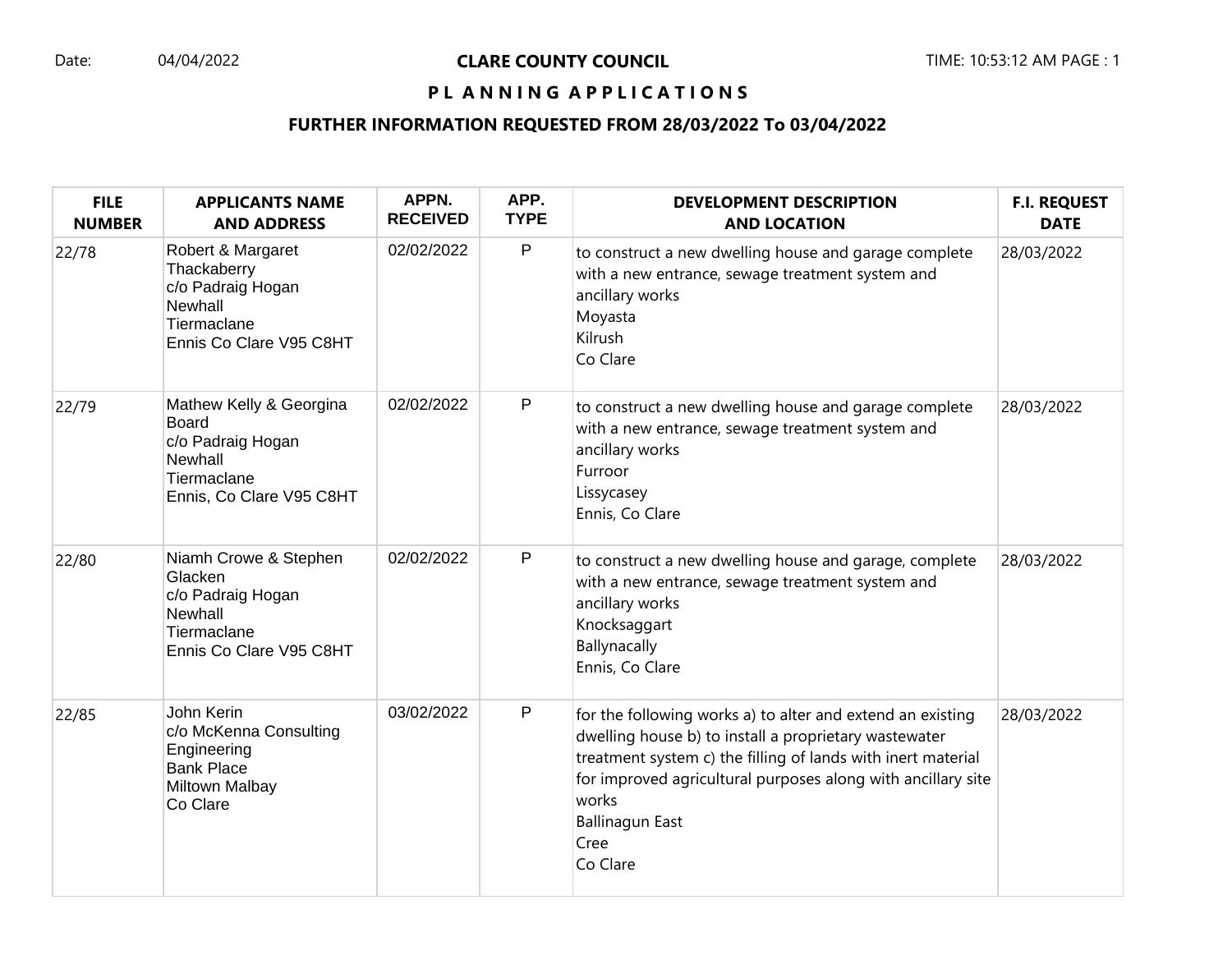#### PL ANNING APPLICATIONS

| 22/83 | Sean Lyons<br>c/o Sean Corey (Midwest<br><b>Consultant Engineers Ltd.)</b><br>Ballygriffey South, Ruan<br>Ennis<br>Co. Clare | 03/02/2022 | P            | to construct a porch to the front of the property, an<br>extension to the side and back of the property, to remove<br>the front boundary wall and provide off street parking at<br>the front of the house, with associated works<br>46 Marian Avenue<br>Ennis<br>Co. Clare                                                         | 29/03/2022 |
|-------|------------------------------------------------------------------------------------------------------------------------------|------------|--------------|------------------------------------------------------------------------------------------------------------------------------------------------------------------------------------------------------------------------------------------------------------------------------------------------------------------------------------|------------|
| 22/86 | Brian & Geraldine Grubb<br>Mountcatherine<br>Clonlara<br>Co. Clare<br>V94 RY64                                               | 03/02/2022 | P            | for development which will consist of works to make a new 29/03/2022<br>road entrance and driveway linking existing commercial<br>studio (P93/210) to existing single storey house (P03/117)<br>Mountcatherine<br>Clonlara<br>Co. Clare<br>V94 RY64                                                                                |            |
| 22/91 | <b>Esther McGahon</b><br>c/o Grealish Glynn &<br>Associates<br>1 The Punchbowl<br><b>Ennis Road</b><br>Gort Co. Galway       | 03/02/2022 | $\mathsf{R}$ | of extension to rear of existing dwelling house and<br>retention of alterations to existing dwelling house and<br>permission for the construction of an extension to front of<br>existing dwelling house<br>Ballyvelaghan<br>New Quay<br>Co. Clare                                                                                 | 29/03/2022 |
| 22/92 | Hannah Finucane<br>Clooneyogan North<br>Lahinch<br>Co. Clare                                                                 | 04/02/2022 | P            | for the following works (A) Demolish an existing derelict<br>dwelling, (B) construct a replacement dwelling and garage,<br>(C) Install new effluent treatment system, and (D) Upgrade<br>an existing entrance and driveway from public road, all<br>with associated site works<br>Clooneyogan South<br>Moy<br>Lahinch<br>Co. Clare | 30/03/2022 |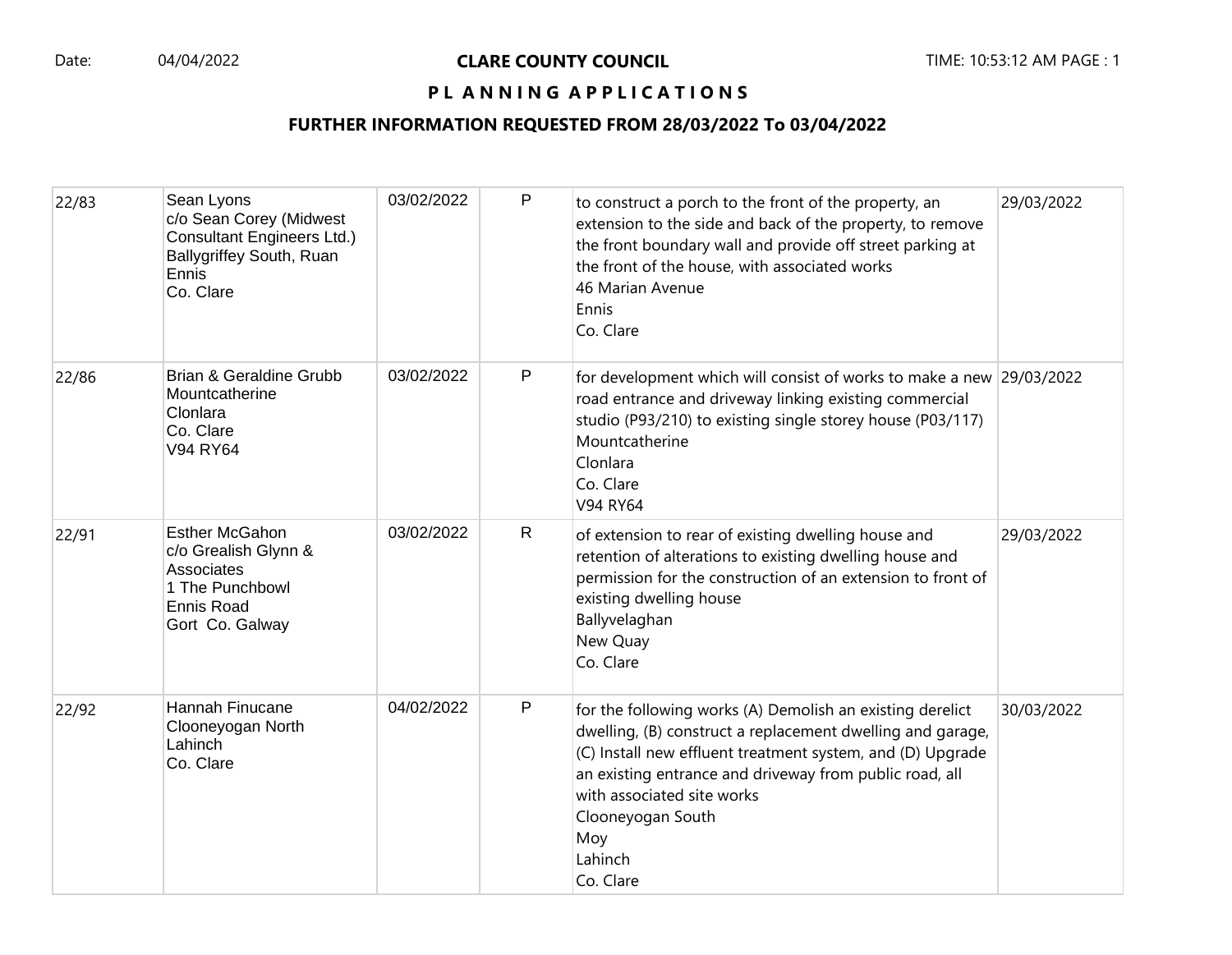### PL ANNING APPLICATIONS

| 22/93 | Marie Kelly<br>Ballyduffmore<br>Kilnamona<br>Co. Clare                                                        | 04/02/2022 | P       | for the following works, (A) Renovate and change the<br>layout of the existing dwelling, (B) Construct porch to the<br>front and extension to the rear of the dwelling, and (C)<br>Install new effluent treatment system, all with associated<br>site works<br>Knockacaurhin<br>Kilnamona<br>Co. Clare | 30/03/2022 |
|-------|---------------------------------------------------------------------------------------------------------------|------------|---------|--------------------------------------------------------------------------------------------------------------------------------------------------------------------------------------------------------------------------------------------------------------------------------------------------------|------------|
| 22/95 | Joe Mullins<br>c/o Michael Keating<br>20 Park Row<br><b>Francis St</b><br>Ennis, Co Clare                     | 04/02/2022 | $\circ$ | permission for two no. dwelling houses and garages<br>Planning Application previously granted under P09/519)<br>Connect to public services and carry out all ancillary site<br>works<br>Glen South<br>Ennistymon<br>Co Clare                                                                           | 30/03/2022 |
| 22/98 | <b>Edmund Irwin</b><br>Castlebank<br>Ardnacrusha<br>Co Clare<br>V94 895Y                                      | 07/02/2022 | P       | for a preschool facility, entrance and all associated site<br>works<br>Castlebank<br>Ardnacrusha<br>Co Clare                                                                                                                                                                                           | 31/03/2022 |
| 22/99 | John Hennessy & Jennifer<br>O'Connor<br>c/o Cyril O'Reilly Design<br><b>Parting Glass</b><br>Quin<br>Co Clare | 07/02/2022 | P       | for development which will consist of the construction of a $ 31/03/2022 $<br>dwelling house, garage, a proprietary waste water<br>treatment system and ancillary works<br>Ballyhickey<br>Quin<br>Co Clare                                                                                             |            |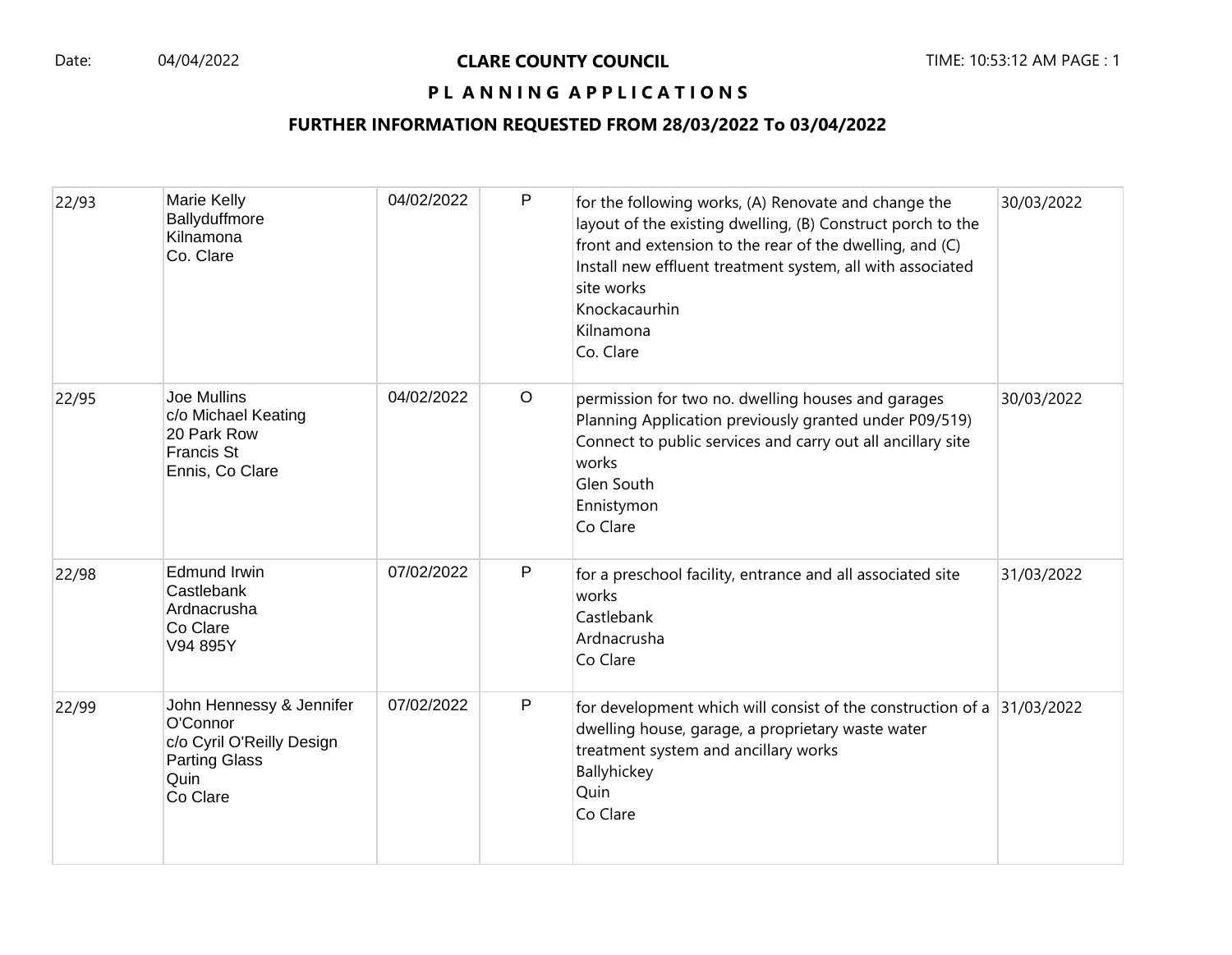## PL ANNING APPLICATIONS

| 22/101 | <b>April Harty</b><br>c/o Tom hannon<br><b>OBB Consulting Engineers</b><br>Ltd<br>O'Briensbridge<br>Co Clare V94 RK8P | 07/02/2022 | P            | for detached two storey dwelling, detached domestic<br>garage, onsite wastewater treatment system and<br>percolation area, connection to necessary services, new<br>entrance together with all associated ancillary and<br>incidental site works<br>Carrownakilly<br>Ogonnelloe<br>Co Clare                                                                                              | 31/03/2022 |
|--------|-----------------------------------------------------------------------------------------------------------------------|------------|--------------|------------------------------------------------------------------------------------------------------------------------------------------------------------------------------------------------------------------------------------------------------------------------------------------------------------------------------------------------------------------------------------------|------------|
| 22/102 | Noel Daly<br>c/o Tom Hannon<br><b>OBB Consulting Engineers</b><br>Ltd<br>O'Briens Bridge<br>Co Clare V94 RK8P         | 07/02/2022 | $\mathsf{P}$ | for the demolition of existing semi-derelict dwelling house, 31/03/2022<br>construction of replacement detached dormer dwelling<br>house, onsite wastewater treatment system and<br>percolation area, connection to necessary services,<br>construction of new entrance detail together with all<br>associated ancillary and incidental site works<br>Fahy Beg<br>Bridgetown<br>Co Clare |            |
| 22/105 | Michael McMahon<br>c/o Pat Hogan<br>Rushane<br>Kilnamona<br>Co Clare                                                  | 08/02/2022 | $\mathsf{R}$ | of change the use of existing sheds attached to both sides<br>of the existing dwelling which is a protected structure (RPS<br>No 002) for use as part of the dwelling, with all associated<br>site works<br>Aughiska More<br>Doolin<br>Co Clare                                                                                                                                          | 31/03/2022 |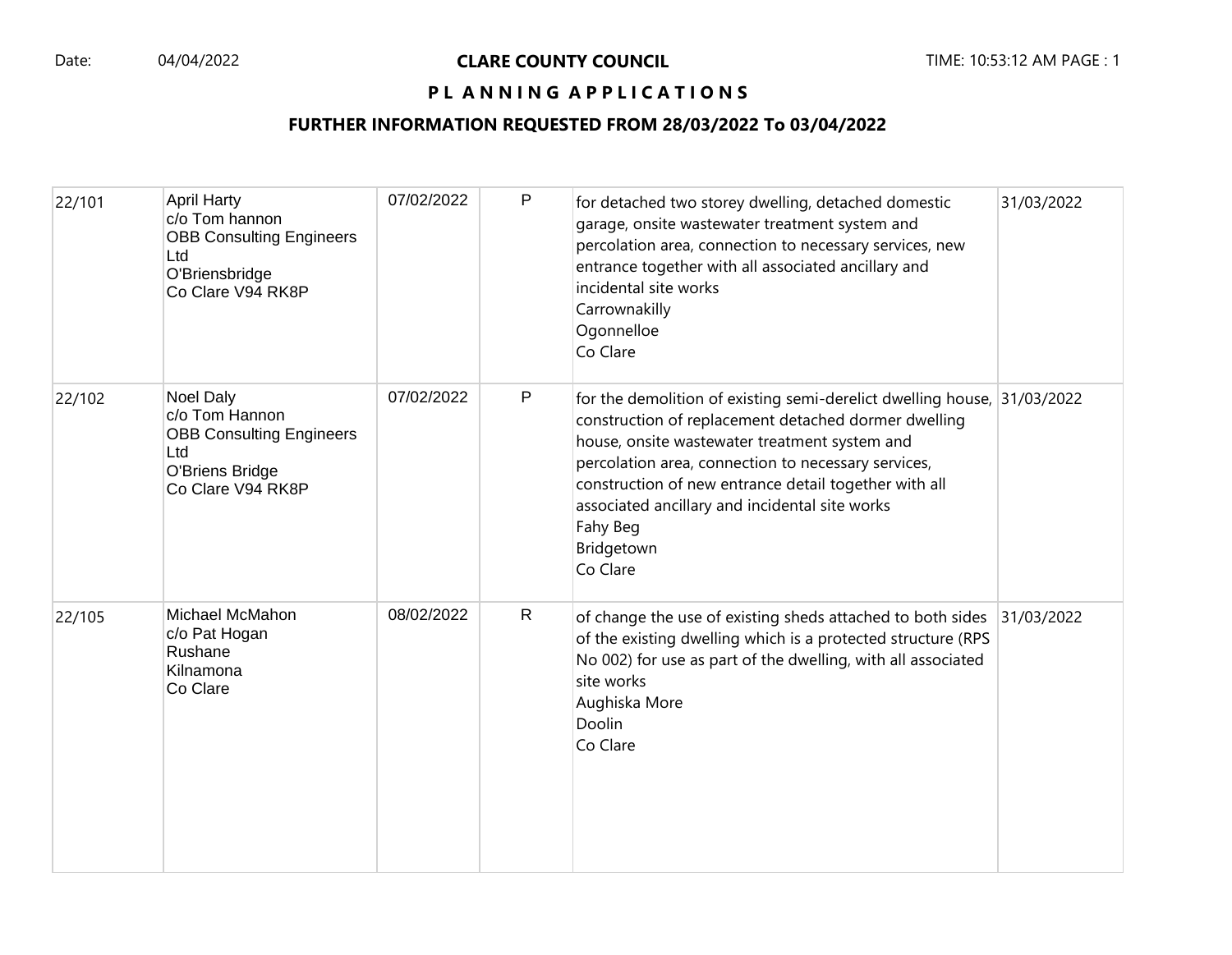## PL ANNING APPLICATIONS

| 22/107  | Martina Corry<br>c/o Noel Kerley Architects<br>6 The Crescent<br><b>O'Connell Street</b><br>Limerick V94 N88X  | 08/02/2022 | P           | for the construction of a private dwelling house, detached<br>garage, boundary wall with recessed site entrance,<br>connection to council sewer and all ancillary site works<br>Tromracastle<br>Quilty<br>Co Clare | 31/03/2022 |
|---------|----------------------------------------------------------------------------------------------------------------|------------|-------------|--------------------------------------------------------------------------------------------------------------------------------------------------------------------------------------------------------------------|------------|
| 21/1202 | E. McInerney<br>c/o Martin Tubridy<br><b>M.N.T Draughting Services</b><br>Cooraclare<br>Co. Clare              | 12/11/2021 | P           | to construct dwelling house and connect to ancillary<br>services<br>Seafield<br>Quilty<br>Co Clare                                                                                                                 | 01/04/2022 |
| 22/104  | Niamh Bermingham<br>Clonteen<br><b>Ballyalla</b><br>Co Clare                                                   | 08/02/2022 | $\circ$     | permission to construct a dwelling house and garage, with 01/04/2022<br>effluent treatment system, new entrance from public road<br>and all associated site works<br>Clonteen<br>Ballyalla<br>Ennis, Co Clare      |            |
| 22/106  | David & Maureen Wallace<br>c/o Noel Kerley Architects<br>6 The Crescent<br><b>O'Connell Street</b><br>Limerick | 08/02/2022 | $\mathsf P$ | for the construction of an extension to the Bunratty Manor $ 01/04/2022 $<br>Hotel consisting of 4 no suites, carparking and all ancillary<br>site works<br><b>Bunratty West</b><br>Bunratty<br>Co Clare           |            |